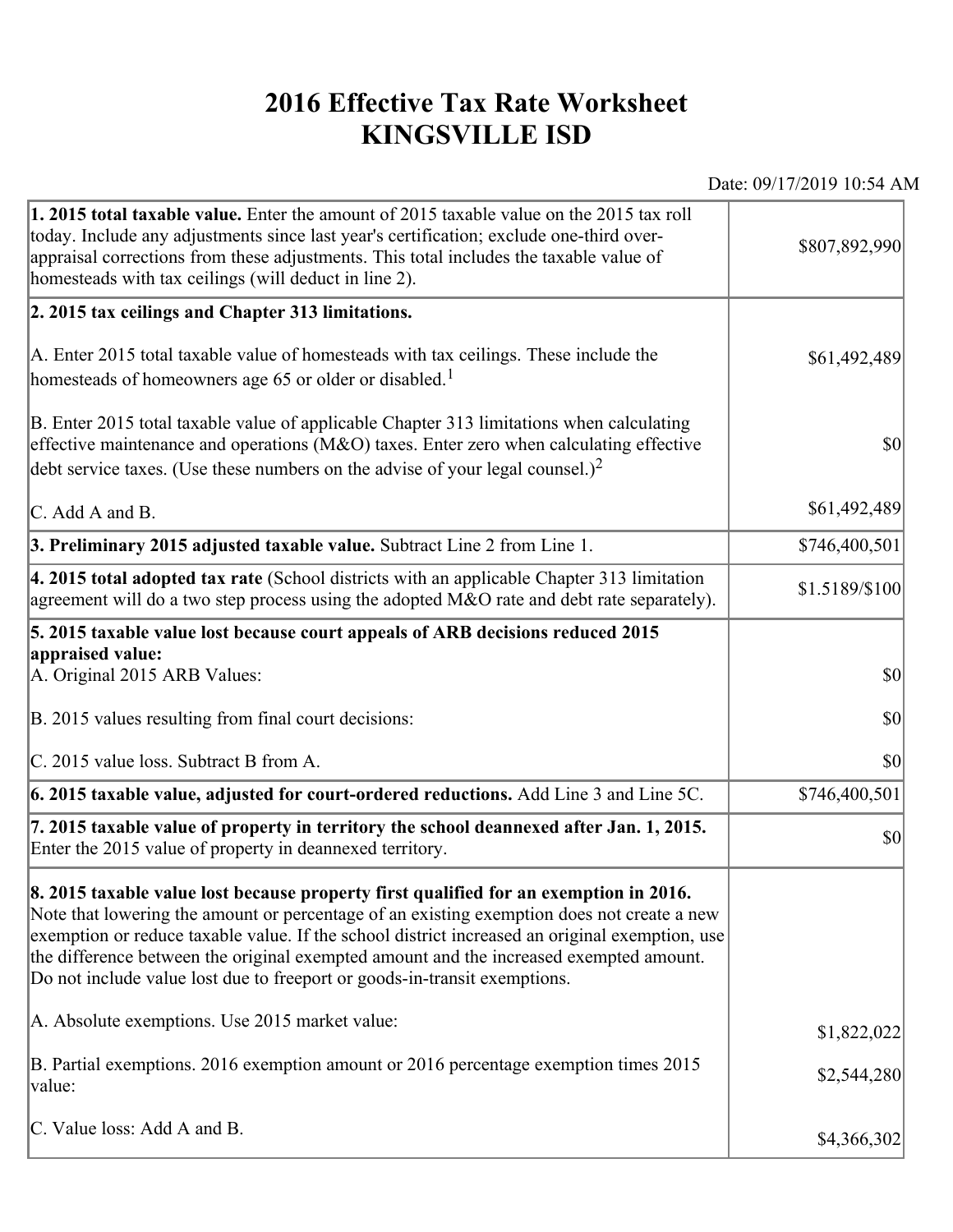| 9. 2015 taxable value lost because property first qualified for agricultural appraisal (1-<br>d or 1-d-1), timber appraisal, recreational/scenic appraisal or public access airport<br>special appraisal in 2016. Use only properties that qualified in 2016 for the first time; do<br>not use properties that qualified in 2015.                                                                                                                                                                                                                                                                                                                                                                         |               |
|-----------------------------------------------------------------------------------------------------------------------------------------------------------------------------------------------------------------------------------------------------------------------------------------------------------------------------------------------------------------------------------------------------------------------------------------------------------------------------------------------------------------------------------------------------------------------------------------------------------------------------------------------------------------------------------------------------------|---------------|
| A. 2015 market value:                                                                                                                                                                                                                                                                                                                                                                                                                                                                                                                                                                                                                                                                                     | \$381,352     |
| B. 2016 productivity or special appraised value:                                                                                                                                                                                                                                                                                                                                                                                                                                                                                                                                                                                                                                                          | \$8,030       |
| C. Value loss. Subtract B from A.                                                                                                                                                                                                                                                                                                                                                                                                                                                                                                                                                                                                                                                                         | \$373,322     |
| 10. Total adjustments for lost value. Add lines 7, 8C and 9C.                                                                                                                                                                                                                                                                                                                                                                                                                                                                                                                                                                                                                                             | \$4,739,624   |
| 11. 2015 adjusted taxable value. Subtract Line 10 from Line 6.                                                                                                                                                                                                                                                                                                                                                                                                                                                                                                                                                                                                                                            | \$741,660,877 |
| 12. Adjusted 2015 taxes. Multiply Line 4 by Line 11 and divide by \$100.                                                                                                                                                                                                                                                                                                                                                                                                                                                                                                                                                                                                                                  | \$11,265,087  |
| 13. Taxes refunded for years preceding tax year 2015. Enter the amount of taxes refunded<br>by the district for tax years preceding tax year 2015. Types of refunds include court<br>decisions, corrections and payment errors. Do not include refunds for tax year 2015. This<br>line applies only to tax years preceding tax year 2015.                                                                                                                                                                                                                                                                                                                                                                 | \$6,193       |
| 14. Adjusted 2015 taxes with refunds. Add Lines 12 and 13.                                                                                                                                                                                                                                                                                                                                                                                                                                                                                                                                                                                                                                                | \$11,271,280  |
| 15. Total 2016 taxable value on the 2016 certified appraisal roll today. This value<br>includes only certified values and includes the total taxable value of homesteads with tax<br>ceilings (will deduct in Line 17). These homesteads include homeowners age 65 or older or<br>disabled.                                                                                                                                                                                                                                                                                                                                                                                                               |               |
| A. Certified values only: $3$                                                                                                                                                                                                                                                                                                                                                                                                                                                                                                                                                                                                                                                                             | \$810,174,234 |
| <b>B. Pollution control exemption:</b> Deduct the value of property exempted for the current tax<br>year for the first time as pollution control property:                                                                                                                                                                                                                                                                                                                                                                                                                                                                                                                                                | $$-0$         |
| C. Total value. Subtract B from A.                                                                                                                                                                                                                                                                                                                                                                                                                                                                                                                                                                                                                                                                        | \$810,174,234 |
| 16. Total value of properties under protest or not included on certified appraisal roll.                                                                                                                                                                                                                                                                                                                                                                                                                                                                                                                                                                                                                  |               |
| A. 2016 taxable value of properties under protest. The chief appraiser certifies a list of<br>properties still under ARB protest. The list shows the appraisal district's value and the<br>taxpayer's claimed value, if any, or an estimate of the value if the taxpayer wins. For each of<br>the properties under protest, use the lowest of these values. Enter the total value.                                                                                                                                                                                                                                                                                                                        | \$390,030     |
| B. 2016 value of properties not under protest or included on certified appraisal roll.<br>The chief appraiser gives school districts a list of those taxable properties that the chief<br>appraiser knows about, but are not included in the appraisal roll certification. These<br>properties are not on the list of properties that are still under protest. On this list of<br>properties, the chief appraiser includes the market value, appraised value and exemptions for<br>the preceding year and a reasonable estimate of the market value, appraised value and<br>exemptions for the current year. Use the lower market, appraised or taxable value (as<br>appropriate). Enter the total value. | \$0           |
| C. Total value under protest or not certified: Add A and B.                                                                                                                                                                                                                                                                                                                                                                                                                                                                                                                                                                                                                                               | \$390,030     |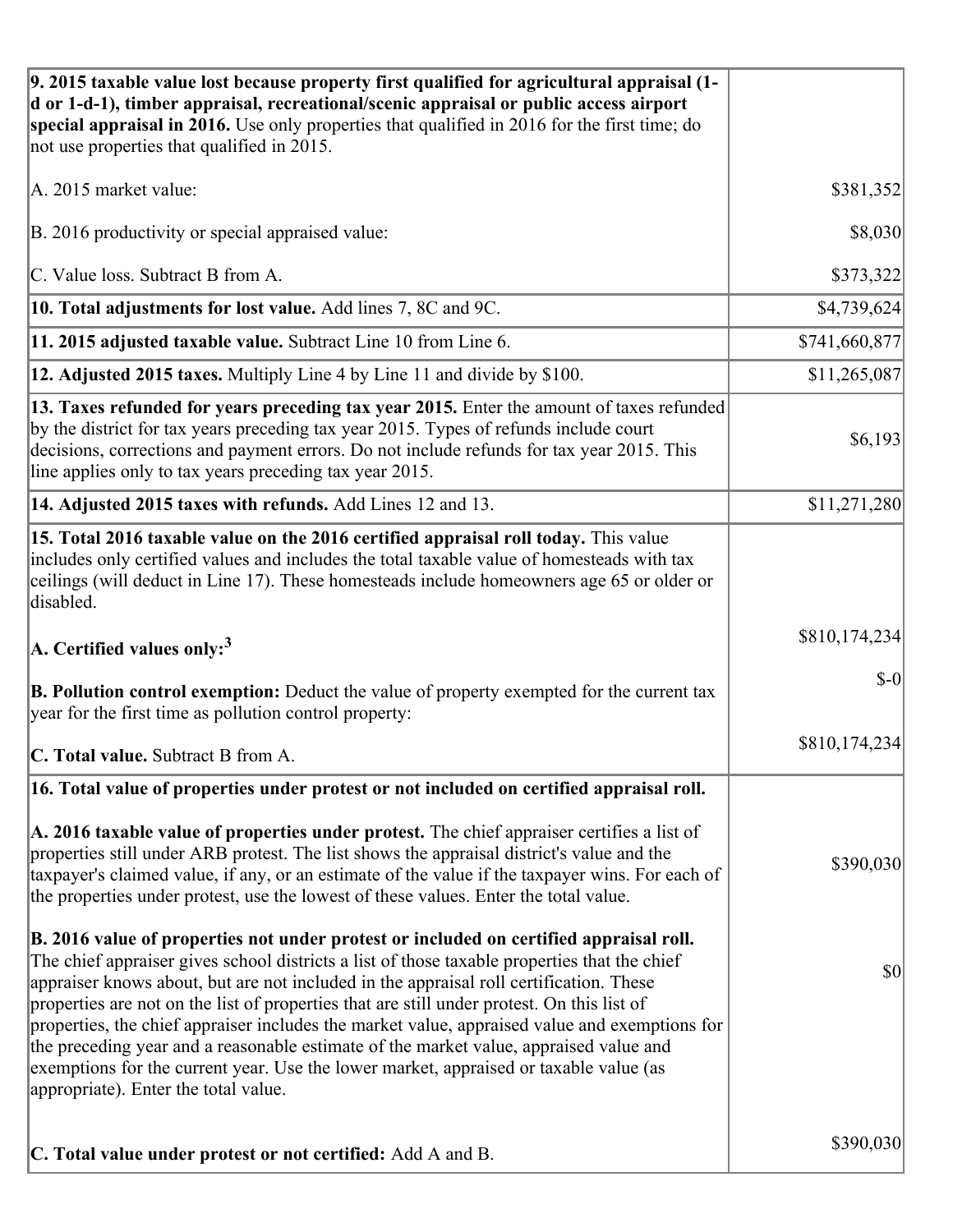| 17. 2016 tax ceilings and Chapter 313 limitations.                                                                                                                                                                                                                                                                                                                                                                             |                |
|--------------------------------------------------------------------------------------------------------------------------------------------------------------------------------------------------------------------------------------------------------------------------------------------------------------------------------------------------------------------------------------------------------------------------------|----------------|
| A. Enter 2016 total taxable value of homesteads with tax ceilings. These include the<br>homesteads of homeowners age 65 or older or disabled. <sup>4</sup>                                                                                                                                                                                                                                                                     | \$63,727,670   |
| B. Enter 2016 total taxable value of applicable Chapter 313 limitations when calculating<br>effective M&O taxes. Enter zero when calculating effective debt service taxes. (Use these<br>numbers on the advise of your legal counsel.) <sup>5</sup>                                                                                                                                                                            | $\vert$ \$0    |
| C. Add A and B.                                                                                                                                                                                                                                                                                                                                                                                                                | \$63,727,670   |
| <b>18. 2016 total taxable value.</b> Add Lines 15C and 16C. Subtract Line 17C.                                                                                                                                                                                                                                                                                                                                                 | \$746,836,594  |
| 19. Total 2016 taxable value of properties in territory annexed after Jan. 1, 2015.<br>Include both real and personal property. Enter the 2016 value of property in territory<br>annexed by the school district.                                                                                                                                                                                                               | $\vert$ \$0    |
| 20. Total 2016 taxable value of new improvements and new personal property located<br>in new improvements. New means the item was not on the appraisal roll in 2015. New<br>additions to existing improvements may be included if the appraised value can be<br>determined. New personal property in a new improvement must have been brought into the<br>taxing unit after Jan. 1, 2015, and be located in a new improvement. | \$24,118,450   |
| 21. Total adjustments to the 2016 taxable value. Add Lines 19 and 20.                                                                                                                                                                                                                                                                                                                                                          | \$24,118,450   |
| 22. 2016 adjusted taxable value. Subtract Line 21 from Line 18.                                                                                                                                                                                                                                                                                                                                                                | \$722,718,144  |
| 23. 2016 effective tax rate. Divide Line 14 by Line 22 and multiply by \$100.                                                                                                                                                                                                                                                                                                                                                  | \$1.5595/\$100 |
| 24. 2016 effective tax rate for ISDs with Chapter 313 Limitations. Add together the<br>effective tax rates for M&O and debt service for those school districts that participate in an<br>applicable Chapter 313 limitations agreement.                                                                                                                                                                                         | \$0/\$100      |

<sup>1</sup>Tex. Tax Code Section 26.012(14)  $2$ Tex. Tax Code Section 26.012(6)  $3$ Tex. Tax Code Section 26.012(6)  ${}^{4}$ Tex. Tax Code Section 26.012(6)(A)(i)

 $5$ Tex. Tax Code Section 26.012(6)(A)(ii)